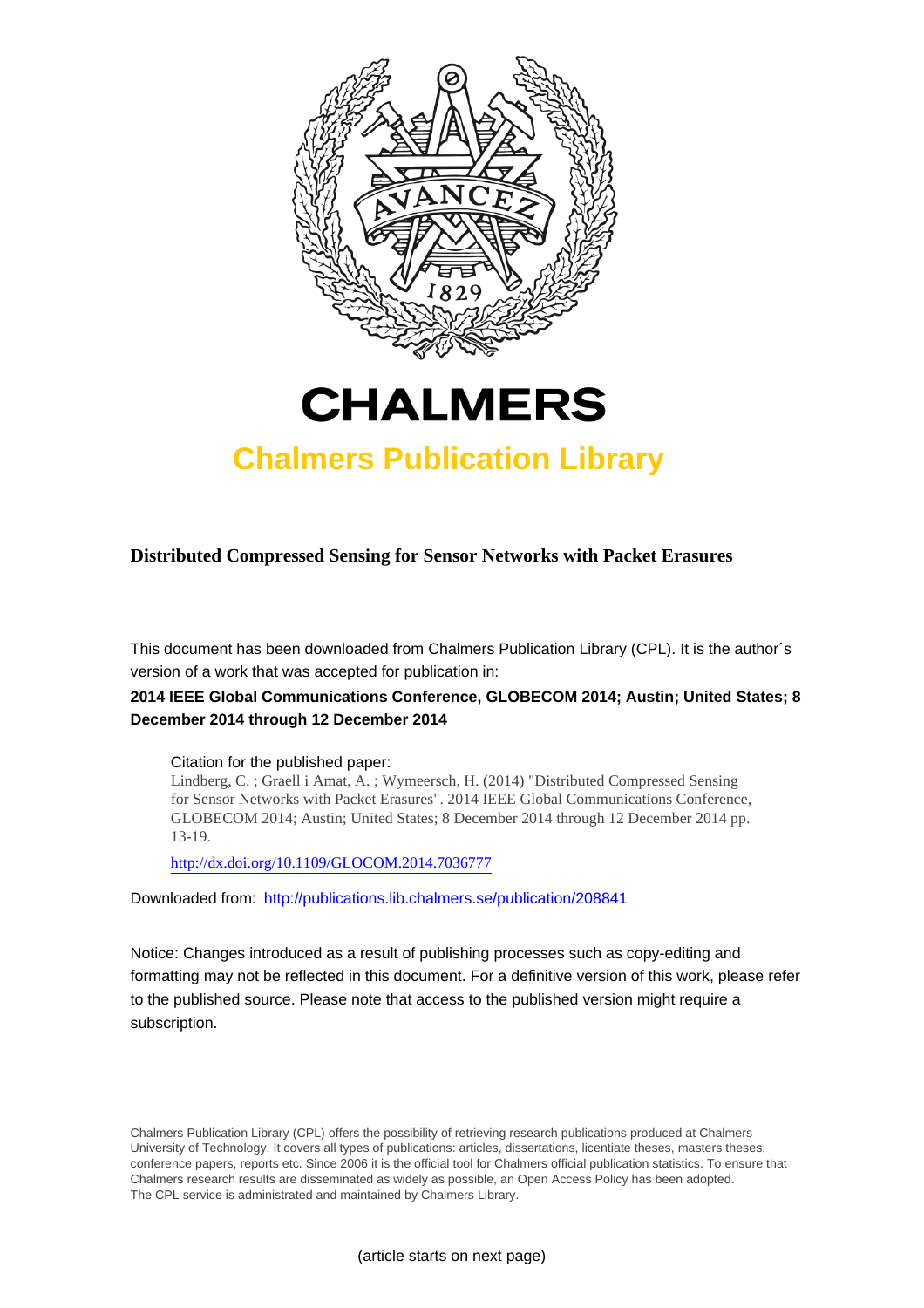# Distributed Compressed Sensing for Sensor Networks with Packet Erasures

Christopher Lindberg, Alexandre Graell i Amat, Henk Wymeersch Department of Signals and Systems, Chalmers University of Technology, Gothenburg, Sweden, Email: {chrlin,alexandre.graell,henkw}@chalmers.se

*Abstract*—We study two approaches to distributed compressed sensing for in-network data compression and signal reconstruction at a sink. Communication to the sink is considered to be bandwidth-constrained due to the large number of devices. By using distributed compressed sensing for compression of the data in the network, the communication cost (bandwidth usage) to the sink can be decreased at the expense of delay induced by the local communication. We investigate the relation between cost and delay given a certain reconstruction performance requirement when using basis pursuit denoising for reconstruction. Moreover, we analyze and compare the performance degradation due to erased packets sent to the sink.

#### I. INTRODUCTION

Wireless sensor networks (WSNs) provide a tool to accurately monitor physical phenomena over large areas [1]. The WSN is usually considered to be energy-constrained and to comprise up to several thousands of nodes. However, smart phones and other sensing devices carrying powerful batteries have become ubiquitous. This provides a possible platform for WSNs where energy is not a scarce resource. Instead, the sheer number of sensors puts a strain on the bandwidth available for communication between the sensors and the sink. Consequently, the measurement data acquired by the sensors needs to be compressed. Compression should be able to operate under unreliable communication conditions and be scalable in the number of sensors. Existing techniques, such as Slepian-Wolf coding and transform coding (see [2] and references therein) require precise statistical models about the phenomena of interest. Compressed sensing (CS) [3]–[5], on the other hand, alleviates the need for precise statistical models and is scalable in the number of sensors [6].

Prior work on CS in WSNs includes [7]–[11]. In [7], [8], CS is used for in-network compression, but communication to the sink is done by analog phase-coherent transmissions. This is not practical for WSNs operating in a cellular network since all sensors need to be perfectly synchronized. In [9] and [10], CS is considered for networks with multi-hop routing towards the sink. In addition, [10] considers the delay caused by a medium access control (MAC) protocol. The drawback of multi-hop routing is the necessity to form a spanning tree, which is impractical and prone to communication failures, especially when the sensors are mobile. In [11], no sink is present, but the sensors use CS and consensus to perform distributed signal reconstruction. However, the focus is on reconstruction performance and the MAC delay is not studied.

In this paper, we consider distributed CS for a WSN with equispaced sensors on a straight line. The sensors sense a physical phenomenon in their local environment, perform innetwork compression, and transmit the (compressed) data to a common sink. We analyze the tradeoff between communication cost towards the sink and MAC delay from the intersensor communication. We consider two approaches that rely on local processing between sensors, where only a subset of the nodes communicate to the sink. The first approach performs local processing by clustering of the sensors, while the other uses average consensus. Additionally, we compare the robustness to packet erasures when transmission to the sink is performed over a noisy (erasure) channel. Our contributions are:

- Closed-form expressions for the upper bound on the reconstruction error for basis pursuit denoising (BPDN), that guarantees stable reconstruction for both approaches in the presence of packet erasures.
- Closed-form expressions for the communication cost and the MAC delay to meet a given performance requirement for the consensus approach.

*Notation:* We use boldface lowercase letters  $x$  for column vectors, and boldface uppercase letters  $X$  for matrices. In particular,  $I_M$  denotes an  $M \times M$  identity matrix, 1 is the allone vector, and 0 is the all-zero vector. Sets are described by caligraphic letters  $X$ . The cardinality of a set X is denoted by  $|\mathcal{X}|$ . The transpose of a vector is denoted by  $[\cdot]^T$ . Expectation of a random variable is denoted by  $\mathbb{E}\{\cdot\}$ , and  $\text{Var}(\cdot)$  indicates the variance of a random variable or covariance matrix of a random vector. The indicator function of a set  $X$  is written as  $\mathbb{I}_{\mathcal{X}}(\cdot).$ 

#### II. SYSTEM MODEL

#### *A. Sensor and Network Model*

The system model is illustrated in Fig. 1. We consider a onedimensional network of  $N$  nodes placed equally spaced on a straight line. Without loss of generality we set the coordinate of sensor  $k, k = 0, \ldots, N-1$ , to  $s_k = k$ . The sensors measure the intensity of a real-valued signal  $x(s)$  in their respective

This research was supported, in part, by the European Research Council, under Grant No. 258418 (COOPNET), and the Swedish Research Council, under Grant No. 2011-5961.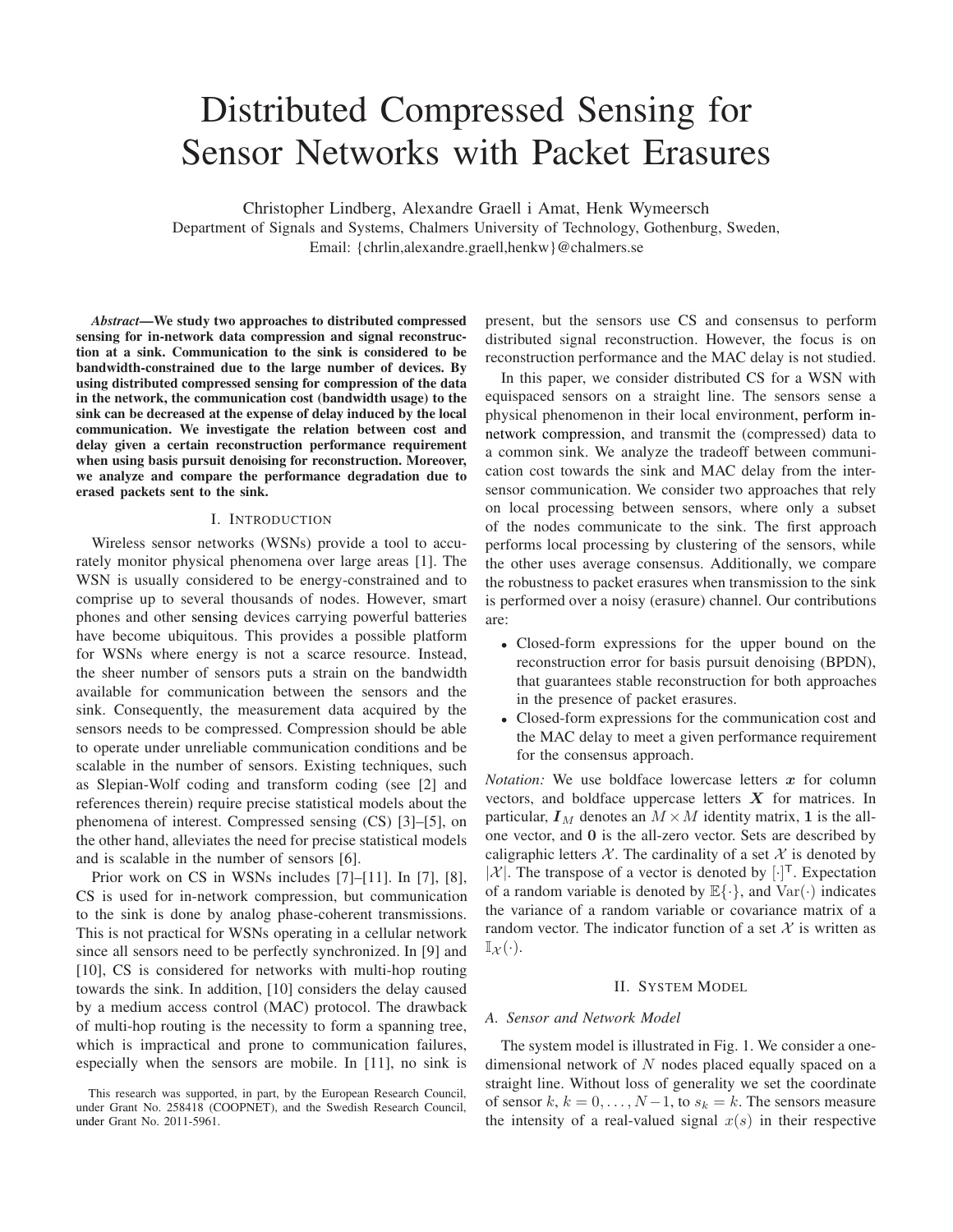

Fig. 1. Illustration of the system model. The grey circles are the sensor nodes measuring the intensity of the signal  $x(s)$ . They perform local processing using sensor-to-sensor communication (black lines). Sensors 2 and  $N - 2$ send packets to the sink, but the packet from sensor  $N - 2$  is erased.

spatial coordinates. The observation of sensor  $k$  is

$$
z_k = x_k + n_k,\tag{1}
$$

where  $x_k = x(k)$  and the  $n_k$ 's are spatially white Gaussian noise samples with variance  $\sigma_{n_{\text{L}}}^2$ . The observations are stacked in a vector  $z = [z_0, ..., z_{N-1}]^T$ .

Each node can communicate over a licensed spectrum with a base station serving as a sink, or fusion center (FC), incurring a fixed cost (bandwidth usage)  $C$ . The node-to-sink links are modeled as independent erasure channels with packet erasure probability  $p<sup>1</sup>$  Communication from the nodes to the FC relies on orthogonal channels, and thus incurs no delay.

The nodes can also exchange information locally with nearby nodes using broadcasting over a shared (unlicensed) channel. To avoid packet collisions the transmissions are scheduled using a spatial time division multiple access (S-TDMA) protocol. Each node is allowed to transmit only in an assigned time slot, which is reused by other nodes if they are spatially far apart. Therefore, the local communication will incur a delay  $D$  (expressed in a number of TDMA slots), but is on the other hand considered to be cost-free. We use a disc model with radius  $R$  to determine if two nodes are connected. For later use, we denote by  $\mathcal{G} = (\mathcal{V}, \mathcal{E})$  the undirected graph describing the network, where  $V$  is the set of nodes and  $\mathcal E$  the set of edges connecting the nodes.

#### *B. Signal Model*

We consider a smooth, band-limited spatial signal  $x(s)$ , sampled as  $x = [x_0, \dots, x_{N-1}]^T$  with energy  $E_X =$  $\sum_{k=0}^{N-1} |x_k|^2$ . Furthermore, we assume that there exists a transformation  $\theta = Tx$  such that  $\theta \in \mathbb{C}^{N \times 1}$  is K-sparse, i.e.,  $\theta$  has  $K \ll N$  nonzero elements. In our case, the signal  $x(s)$  is regarded as sparse in the spatial frequency domain, owing to the smoothness of  $x(s)$ . Since nodes are equispaced, we can use a discrete Fourier transform (DFT) matrix as  $T$ , with entries

$$
T_{ml} = \frac{1}{\sqrt{N}} \exp\left(-j\frac{2\pi ml}{N}\right),\tag{2}
$$

<sup>1</sup>The event that all packets sent to the sink are erased is not considered.

for  $m, l \in \{0, ..., N-1\}$ . The entries of  $\theta$  are then the sampled spatial frequencies of  $x(s)$ . We will denote the average signal-to-noise ratio per sample  $E_X/(N\sigma_n^2)$  as SNR.

#### *C. Goal*

Given the observations  $z$  and the system model outlined above, the goal is to reconstruct  $x$  at the sink such that a certain reconstruction error is guaranteed.

#### III. COMPRESSED SENSING BACKGROUND

#### *A. Definition and Performance Measure*

Let x and  $Tx = \theta$  be as described in Section II-B. Also, let  $A \in \mathbb{R}^{M \times N}$  be a measurement matrix where  $M \ll N$ , and define the compression

$$
y = Az = Ax + e_{\text{obs}},\tag{3}
$$

where  $e_{\text{obs}} = An$ , and  $n = [n_0, \dots, n_{N-1}]^T$ . Since  $M \ll N$ , recovering  $x$  from  $y$  is an ill-posed problem, as there are infinitely many vectors  $\tilde{x}$  that satisfy  $y = A\tilde{x}$ . However, we can exploit the knowledge about the sparsity of  $x$  in the transform domain. If  $A$  satisfies the restricted isometry property (RIP) [3], and  $M \ge \rho K \log(N/K)$ ,<sup>2</sup> we can recover x from y by considering the following  $\ell_1$ -norm minimization problem,

$$
\text{minimize } \|\boldsymbol{\theta}\|_1 \tag{4a}
$$

subject to 
$$
\|\mathbf{A}\mathbf{T}^{-1}\boldsymbol{\theta} - \mathbf{y}\|_2 \leq \varepsilon,
$$
 (4b)

called BPDN  $[4]$ . If, for a given matrix  $A$ , there exists a constant  $\delta_K \in (0, 1)$  such that the following inequality holds for all  $K$ -sparse vectors  $v$ ,

$$
(1 - \delta_K) ||\mathbf{v}||_2^2 \le ||\mathbf{A}\mathbf{v}||_2^2 \le (1 + \delta_K) ||\mathbf{v}||_2^2, \quad (5)
$$

then A satisfies the RIP of order K. The computation of  $\delta_K$  is NP-hard. In [3] and [13] it was shown that if  $\vec{A}$  is a Gaussian random matrix with i.i.d. entries  $A_{ml} \sim \mathcal{N}(0, 1/M)$ , then A satisfies the RIP with very high probability.

Assuming  $\delta_{2K} < \sqrt{2} - 1$  and  $\varepsilon \ge ||e_{\text{obs}}||_2$ , the  $\ell_2$ -norm of the reconstruction error of BPDN is upper bounded by [4], [14]

$$
\|\bm{x} - \bm{x}^{\star}\|_{2} \leq \frac{C_{0}}{\sqrt{K}} \|\bm{T}^{-1}(\bm{\theta} - \bm{\theta}_{K})\|_{1} + C_{1}\varepsilon, \qquad (6)
$$

where  $x^* = T^{-1}\theta^*$ , in which  $\theta^*$  is the solution to (4),  $\theta_K$  is the best K-sparse approximation of the transformed underlying signal, and  $C_0, C_1 \geq 0$  are constants that depend on  $\delta_K$  [4]. Here, we only consider strictly K-sparse signals, meaning there are at most K non-zero components in  $\theta$ . Hence, the first term on the right hand side of (6) is zero.

Since the entries of  $A$  are i.i.d. Gaussian, it follows that  $e_{\text{obs}} \sim \mathcal{N}\left(0, (N/M)\sigma_n^2 \mathbf{I}_M\right)$ , so that  $||e_{\text{obs}}||_2$  is distributed according to a scaled  $\chi_M$ -distribution. Hence, by Taylor series expansion,  $\mathbb{E}_{A,n}$  { $\|\mathbf{e}_{\text{obs}}\|_2$ }  $\approx \sigma_n \sqrt{N}(1-1/(4M))$  and  $\text{Var}_{\mathbf{A},\mathbf{n}}(\|\mathbf{e}_{\text{obs}}\|_2) \approx (N/M) \sigma_n^2(1/2 - 1/(8M)).$  Therefore, to

<sup>&</sup>lt;sup>2</sup>The parameter  $\rho \in (0,1)$  is independent of M, N, and K. An exact expression can be found in [12].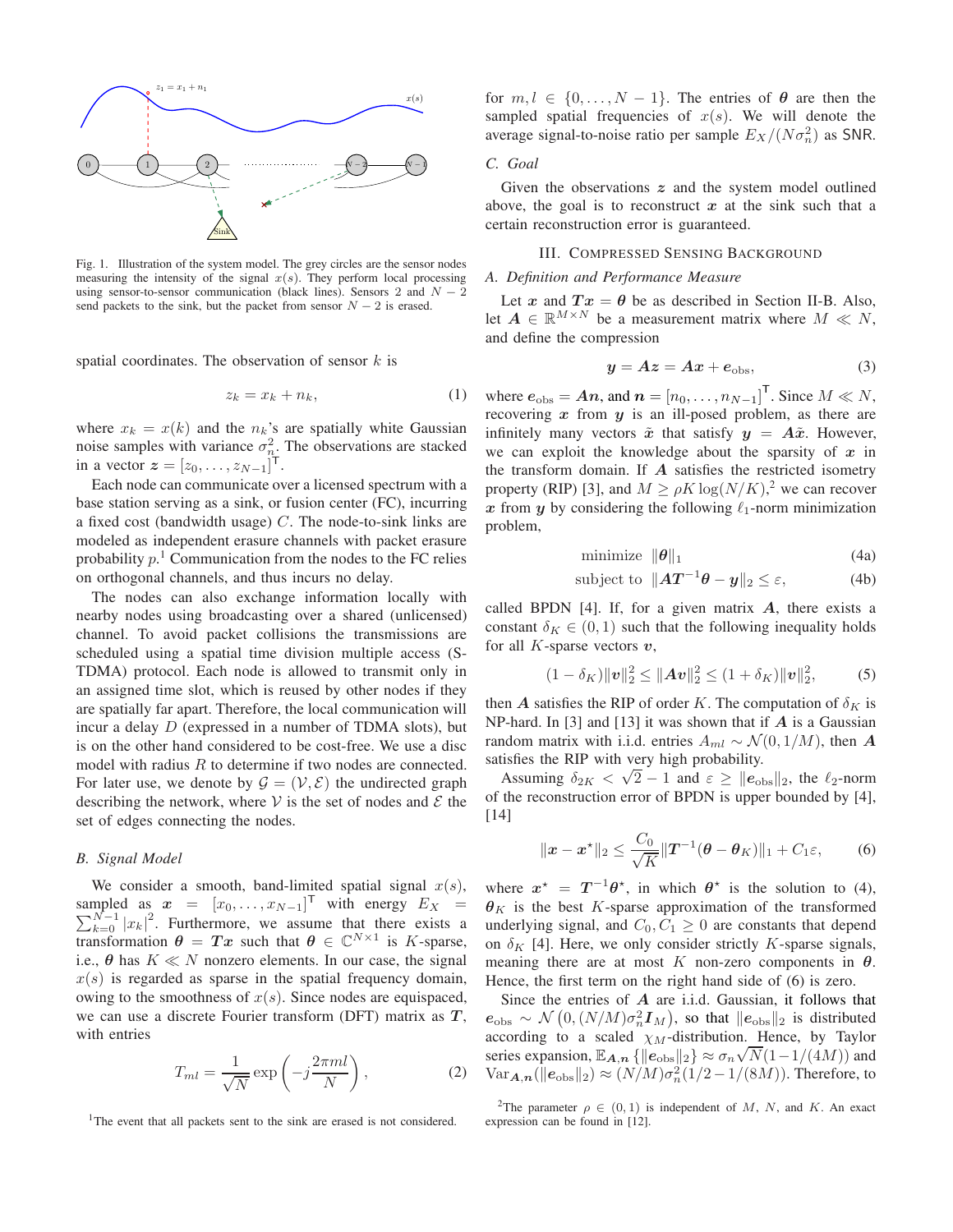satisfy  $\varepsilon \ge ||e_{obs}||_2$  with high probability,  $\varepsilon$  should be choosen as

$$
\varepsilon = \varepsilon_{\text{ref}} = \sigma_n \sqrt{N} \left( \left( 1 - \frac{1}{4M} \right) + \lambda \sqrt{\frac{1}{2M} - \frac{1}{8M^2}} \right) (7)
$$

$$
\approx \sigma_n \sqrt{N} \left( 1 + \lambda \sqrt{\frac{1}{2M}} \right), \qquad (8)
$$

where  $\lambda \geq 0$  is used to achieve a desired confidence level.

#### *B. Distributed Compressed Sensing for Networked Data*

We observe that the compression in (3) can be written as a sum of linear projections of the measurements  $z_k$  onto the corresponding column  $a_k$  of  $A$ ,

$$
\mathbf{y} = \mathbf{A}\mathbf{z} = \sum_{k=0}^{N-1} \mathbf{a}_k z_k.
$$
 (9)

If we generate  $a_k$  in sensor k, it can compute its contribution  $w_k = a_k z_k$  to the compression. By distributing the local projections  $w_k$  in the network using sensor-to-sensor communication and local processing in the sensors, we can compute (9) in a decentralized manner. Consequently, this compression reduces the number of sensors that need to convey information to the sink, effectively reducing the communication cost at the expense of a delay induced by the local communication. In Sections IV and V we present two approaches to such distributed processing for which we determine the node-to-sink communication cost, inter-node communication delay, and an upper bound on the reconstruction error.

#### IV. DISTRIBUTED LINEAR PROJECTIONS USING **CLUSTERING**

#### *A. Cluster Formation and Operation*

A set of nodes  $\mathcal{L} \subseteq \mathcal{V}$ ,  $|\mathcal{L}| = L$ , is selected to act as aggregating nodes (clusterheads), such that clusterhead  $i \in$  $\mathcal L$  collects information from a subset (cluster)  $\mathcal C_i$  ⊆  $\mathcal V$ , of the sensors in the network. The clusterhead selection is done with respect to the local communication range such that each clusterhead is located at the center of its cluster, which has radius R. The clusters are disjoint, i.e.,  $C_i \cap C_l = \emptyset$  for  $i \neq l$ , and  $\bigcup_{i \in \mathcal{L}} C_i = \mathcal{V}$ . Note that depending on N and R, one of the clusters at the boundary may be smaller than the others. The number of clusters is given by

$$
L = \left[\frac{N}{2R + 1}\right].\tag{10}
$$

Node k computes its local linear projection  $w_k = a_k z_k$  and sends it to its clusterhead. Clusterhead  $i$  computes

$$
\boldsymbol{y}_{\mathcal{C}_i} = \sum_{k \in \mathcal{C}_i} \boldsymbol{w}_k. \tag{11}
$$

Finally, the clusterheads transmit their partial information to the sink. Since the clusters are disjoint, the sink computes  $y = y_{C_1} + \cdots + y_{C_L} = Az$ , and reconstructs x using BPDN.

#### *B. Cost and Delay*

The total communication cost is  $C_{\text{tot}} = CL$ . The delay is given by the number of time slots in the S-TDMA needed to schedule a broadcast transmission for every non-clusterhead node. Due to the cluster formation and communication model that we consider, there is no interference from nodes in a cluster to the neighboring clusterheads. Hence, the delay  $D$  is given by the maximum node degree of the clusterheads,

$$
D = \begin{cases} 2R & 0 \le 2R < N \\ N - 1 & 2R \ge N. \end{cases} \tag{12}
$$

#### *C. Reconstruction Performance and Robustness*

Define the set  $\mathcal{D} \subseteq \mathcal{L}$  as the set of clusterheads whose packets are erased during transmission to the sink. The sink is assumed to have no knowledge of  $D$ , but attempts to recover x assuming it has received the correct compression  $y = Az$ . The resulting compression at the sink given a set of packet erasures D is

$$
\tilde{y} = \sum_{i \in \mathcal{L} \setminus \mathcal{D}} y_{\mathcal{C}_i} = Ax + (A - B)n - Bx = y - Bz, \tag{13}
$$

where  $B$  is a matrix whose nonzero columns, corresponding to the nodes whose clusterhead packet was erased, are equal to the corresponding columns of  $A$ . Therefore, for packet erasure probability  $p = 0$ , we have  $B = 0$  and  $\tilde{y} = y$ , while for  $p \neq 0$ we have to account for  $Bz$  when setting  $\varepsilon$  in the BPDN for (6) to hold. The following Theorem describes how  $\varepsilon$  should be selected.

Theorem 1. *Given the model described in Section II,* A *as described in Section III-A, and the compression in (13), the choice of* ε *that guarantees a stable recovery using BPDN is*

$$
\varepsilon = \varepsilon_{\text{ref}} \sqrt{1 - \left(1 - \frac{1 - p}{1 - p^{\lceil N/(2R + 1) \rceil}}\right) (1 - \text{SNR})}.
$$
 (14)

The proof is given in Appendix A.

#### V. DISTRIBUTED LINEAR PROJECTIONS USING **CONSENSUS**

An alternative approach is to compute  $y$  from (9) directly in the network by using a fully distributed algorithm. Here, we propose the use of average consensus.

#### *A. The Consensus Algorithm*

We can express (9) as

$$
\mathbf{y} = \sum_{k=0}^{N-1} \mathbf{w}_k = N \left( \frac{1}{N} \sum_{k=0}^{N-1} \mathbf{w}_k \right) = N \bar{\mathbf{w}}.
$$
 (15)

We use average consensus to estimate  $\bar{w}$  in the network. The estimate is then used at the sink to compute (15). Let  $w_k(0) = w_k$  be the initial value at sensor k. The updating rule of average consensus [15] is given by

$$
\mathbf{w}_k(i) = \mathbf{w}_k(i-1) + \xi \sum_{v \in \mathcal{M}_k} (\mathbf{w}_k(i-1) - \mathbf{w}_v(i-1)), \ (16)
$$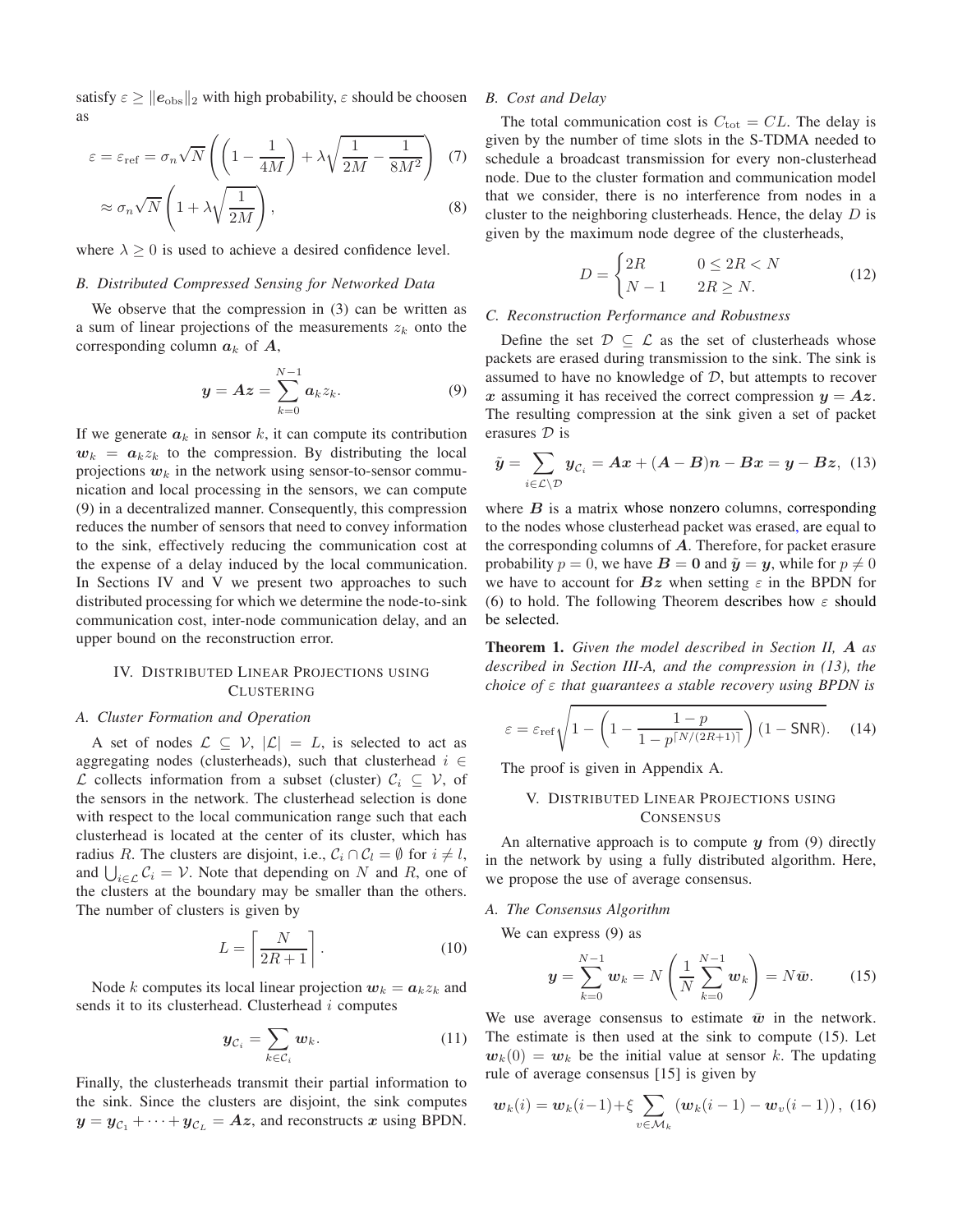where  $\mathcal{M}_k \subset \mathcal{V}$  is the set of neighboring sensors of sensor k,  $\xi$  is the algorithm step size, and i is the iteration index. We can also express (16) in matrix form as

$$
W(i) = PW(i - 1) = PiW(0),
$$
 (17)

where  $W(0) = [\mathbf{w}_1(0), \dots, \mathbf{w}_N(0)]^{\mathsf{T}}$  and  $\mathbf{P} = \mathbf{I}_N - \xi \mathbf{L}$ , in which  $L$  denotes the graph Laplacian of  $G$ . By properties of the consensus algorithm [15],  $\bar{w}$  is conserved in each iteration,

$$
\bar{\boldsymbol{w}} = \frac{1}{N} \sum_{k=0}^{N-1} \boldsymbol{w}_k(0) = \frac{1}{N} \sum_{k=0}^{N-1} \boldsymbol{w}_k(i), \qquad (18)
$$

irrespective of i. If  $\xi$  is chosen small enough [15], the algorithm is monotonically converging in the limit  $i \rightarrow +\infty$ to the average in all sensor nodes,

$$
\lim_{i \to \infty} \mathbf{w}_k(i) = \bar{\mathbf{w}}.\tag{19}
$$

After a certain number of iterations I, a set  $\mathcal{L} \subset \mathcal{V}$ , with  $|{\mathcal{L}}| = L$ , of randomly chosen sensors communicate their estimates  $w_k(I)$  of  $\bar{w}$  to the sink. However, due to erasures, the sink estimates y from a set of nonerased packets  $\mathcal{L} \subseteq \mathcal{L}$ ,  $|\mathcal{L}| = L$ , as

$$
\hat{\boldsymbol{y}} = N\left(\frac{1}{\tilde{L}}\sum_{k \in \tilde{L}} \boldsymbol{w}_k(I)\right). \tag{20}
$$

Finally,  $\hat{y}$  (cf. (15)) is used in (4) to reconstruct x.

#### *B. Cost and Delay*

As for clustering, the total communication cost is  $C_{\text{tot}} =$ CL. The delay is given by  $D_{\text{cons}} = DI$ , where D was defined in (12).

#### *C. Reconstruction Performance and Robustness*

Due to the fact that average consensus only converges in the limit  $i \rightarrow +\infty$ , for any finite I there will be an error in each sensor estimate  $w_k(I)$  with respect to the true average  $\bar{w}$ . The transmitted packets to the sink can also be erased. This results in a mismatch  $e_{\text{cons}} = y - \hat{y}$  between the desired compression and the compression calculated using average consensus. As for the clustering case, in order to guarantee that the reconstruction error is upper bounded by (6), this perturbation has to be accounted for when setting  $\varepsilon$  in the BPDN. The following Theorem states how this should be done.

**Theorem 2.** Let  $\mu_2$  be the second largest eigenvalue of **P**. *Given the model in Section II,* A *as described in Section III-A, and the compression in (20), the choice of* ε *that guarantees a stable recovery using BPDN is*

$$
\varepsilon = \varepsilon_{\text{ref}} \left( 1 + \mu_2^I \sqrt{(1 + \text{SNR}) \Phi} \right),\tag{21}
$$

*where*<sup>3</sup>

$$
\Phi = \frac{N(1 - p^L)}{L(1 - p)} \left( \frac{N - \frac{L(1 - p)}{(1 - p^L)}}{N - 1} \right). \tag{22}
$$

The proof is given in Appendix B.

#### VI. RESULTS AND DISCUSSION

In this section, we evaluate the cost-delay tradeoff of the clustering and consensus approaches, i.e., how the reconstruction error scales with the number of iterations I and the number of nodes transmitting to the sink L, and compare the robustness to packet erasures. We fix  $N = 100$ ,  $M = 20$ ,  $R = 10, \sigma_n^2 = 0.01$ , and  $E_X = 3$ , giving SNR = 3 in linear scale. The figures are created by computing  $\varepsilon$  using the expressions in Theorems 1 and 2, where the upper bound  $\mu_2 \leq \cos(\pi R/2N)$  is used in (21), assuming  $\xi$  is chosen optimally [15]. Since  $C_1$  in (6) is NP-hard to compute, we normalize the error with respect to  $C_1$ . Also, since  $M$ ,  $N$ , and  $\sigma_n^2$  are fixed, we also normalize with respect to  $\varepsilon_{\text{ref}}$ . Hence, the normalized error is equal to  $\zeta_{\text{norm}} = ||x - x^*||_2 / (C_1 \varepsilon_{\text{ref}})$ . Note that  $\zeta_{\text{norm}} \geq 1$ .

#### *A. Cost-Delay Tradeoff*

Fig. 2 shows the boundaries of the regions giving a normalized error lower than the threshold  $\nu = 1.1$  for packet erasure probabilities  $p \in \{0, 0.05, 0.2, 0.5\}$ . As can be seen, a higher packet erasure probability results in a boundary receding towards the top right corner, meaning that higher I and L are needed to meet  $\nu$ . An important observation is also that the normalized error  $\zeta_{\text{norm}}$  is nonincreasing in I and L. Looking at the slope of the curves, we see that there are differences in how much delay we must tolerate in order to lower communication cost. For example when  $p = 0$ , for low and high costs, we need to increase delay significantly, while

<sup>3</sup>The value of  $\varepsilon$  in (21) may be very conservative, since the upper bound on the convergence rate of consensus (see (47) in Appendix B) may be very loose. Consider the eigenvalue decomposition of  $\vec{P} = QMQ^{-1}$ , and let  $\alpha = Q^{-1}w$  be the projection of the data w onto the eigenspace of P. Order the eigenvalues of **P** as  $1 = \mu_1 > \mu_2 \geq \cdots \geq \mu_N$ . Then, the disagreement after I iterations of consensus on  $w$  is given by

$$
\|\mathbf{w}(I) - \bar{\mathbf{w}}\|_2^2 = \sum_{k=2}^N \mu_k^{2I} \alpha_k^2, \tag{23}
$$

which can be upper bounded by

$$
\sum_{k=2}^{N} \mu_k^{2I} \alpha_k^2 \le \mu_2^{2I} \sum_{k=2}^{N} \alpha_k^2 \stackrel{\text{(a)}}{=} \mu_2^{2I} ||\boldsymbol{w}(0) - \bar{\boldsymbol{w}}||_2^2, \tag{24}
$$

where (a) follows since  $\alpha_1$  is the entry that corresponds to the eigenvector of  $\mu_1$ , and thus the initial disagreement is  $\|\mathbf{w}(0) - \bar{\mathbf{w}}\|_2^2 = \sum_{k=2}^{N} \alpha_k^2$ . In general, (23) is hard to compute and (24) may be loose. If the support of  $\alpha$  is concentrated to those entries corresponding to the smaller eigenvalues,  $\|\boldsymbol{w}(I) - \bar{\boldsymbol{w}}\|_2^2$  decreases much faster than  $\mu_2^{2I}$  in the first iterations. However, after enough iterations the smaller eigenvalues have diminished, and the convergence rate is dominated by  $\mu_2$ . In our case, the data w is Gaussian, and since the columns of  $Q^{-1}$  form an orthonormal basis in  $\mathbb{R}^N$ ,  $\alpha$  is also Gaussian with the same mean and variance. Therefore, the power of  $\alpha$  is spread evenly in its entries. Consequently, the bound is loose for our signals and consensus behaves much better with respect to  $I$  than shown in Figs. 2 and 3.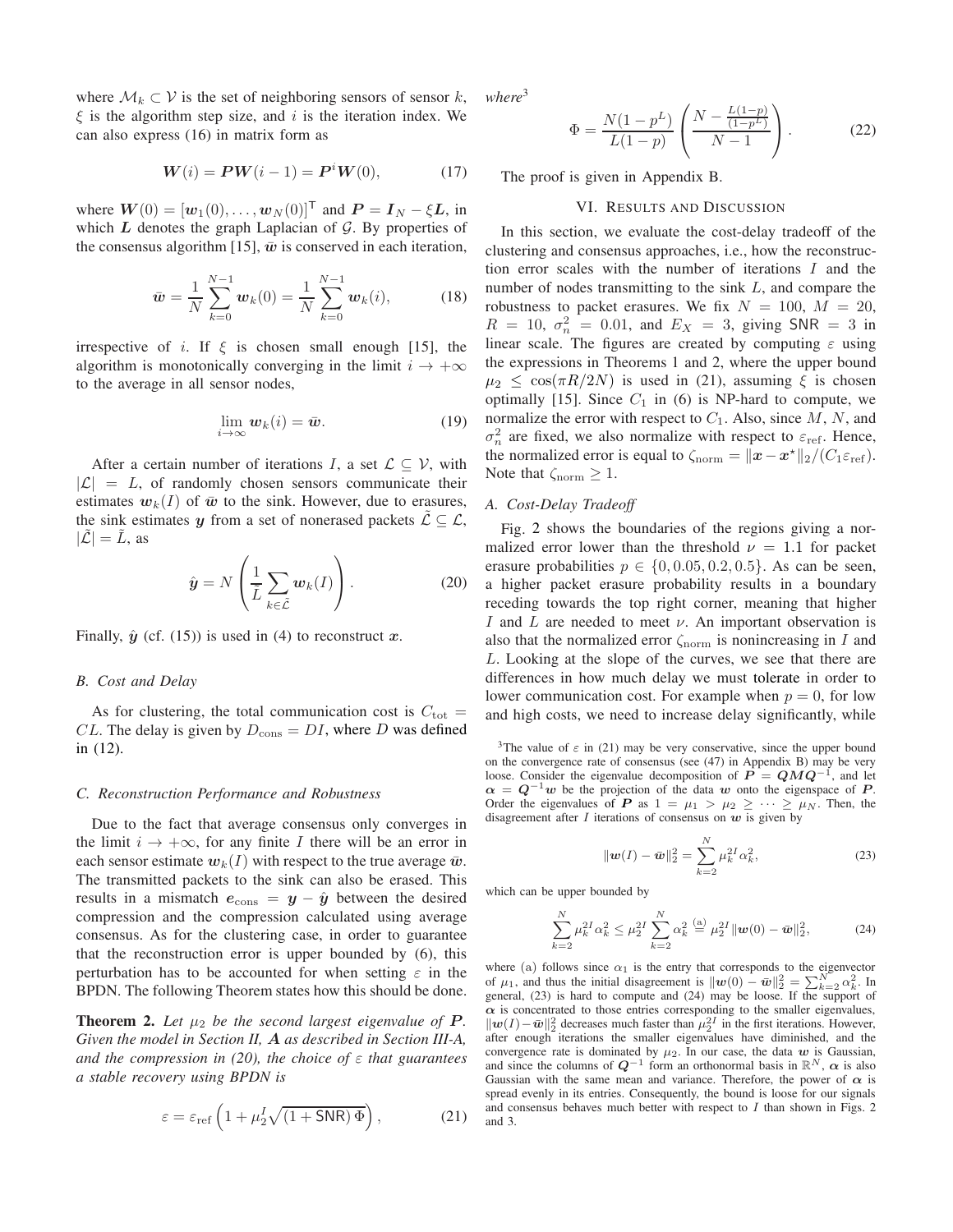

Fig. 2. The figure shows the boundaries of systems satisfying the given error threshold  $\nu$ . The area above the graphs are the regions of points ( $C_{\text{tot}}$ ,  $D_{\text{cons}}$ ) satisfying  $\zeta_{\text{norm}} \leq \nu$ , where  $\nu = 1.1$ , for  $p \in \{0, 0.05, 0.2, 0.5\}$ , when using average consensus with  $R = 10$ .



Fig. 3. This plot shows ζnorm for different packet erasure probabilities of clustering and two cases of consensus with  $I \in \{300, 400\}$ , where  $R = 10$ and  $L = \lfloor N/(2R + 1) \rfloor$ 

for medium costs the curves are flatter and a smaller increase in delay is sufficient to reduce cost.

For clustering,  $D$  and  $C_{\text{tot}}$  are implicitly given by  $R$  through (12) and (10). Hence, there is no tradeoff as such for the clustering. The implication is that for larger  $p$  we cannot increase cost or delay to ensure that  $\zeta_{\text{norm}} \leq \nu$ .

#### *B. Robustness to Packet Erasures*

Fig. 3 depicts the behavior of  $\zeta_{\text{norm}}$  with respect to p. From the slope of the curves we see that consensus is less sensitive to packet erasures as compared to clustering. This is in line with the results in Theorems 1 and 2, where  $\zeta_{\text{norm}} \propto \sqrt{p}$  and  $\zeta_{\text{norm}} \propto 1/\sqrt{1-p}$ , for clustering and consensus, respectively

(see (14) and (21)). Note that the source of error is different for clustering and consensus. Both approaches are affected by packet erasures, but in different manners. For clustering, if an erasure occurs, that information is lost, while for consensus the estimation step (20) at the sink is affected only to a small degree. This is because the consensus algorithm disseminates the information throughout the network, making it more robust to packet erasures. On the other hand, for consensus  $\zeta_{\text{norm}}$  is dominated by the disagreement between the estimates at the nodes and the true average. This explains the superiority of clustering for small  $p$ . However, the disagreement decreases exponentially in I, so  $\zeta_{\text{norm}}$  can be made arbitrarily small by increasing I.

#### VII. CONCLUSION

We derived closed-form expressions for the upper bound on the  $\ell_2$ -norm of the reconstruction error for a clustering and a consensus approach to distributed compressed sensing in WSNs. For the consensus approach, the expression can be used to trade off cost and delay such that the reconstruction error is guaranteed to satisfy a given performance requirement with high probability. We also analyzed the robustness to erasures of packets sent to the sink. If a large enough number of iterations is allowed, consensus is more robust than clustering, except for very small packet erasure probabilities. Moreover, by increasing the number of iterations, the additional error caused by the consensus algorithm and packet erasures can be made arbitrarily small. Another benefit of the consensus is that there is no need to form clusters, which can be a hard task, especially if the sensors are mobile. Future research includes unreliabe sensor-to-sensor communication, uncertainty in the position of the nodes, and more general network topologies.

#### APPENDIX A PROOF OF THEOREM 1

When using clustering, the compressed vector received by the sink is

$$
\tilde{y} = Ax + (A - B)n - Bx. \tag{25}
$$

Define  $C = A - B$ , and the total perturbation  $u = Cn -$ Bx. Let  $c_k$  and  $b_k$  be the kth column vector of C and B, respectively. Then, for each node k we have  $u_k = c_k n_k$  –  $\boldsymbol{b}_k \boldsymbol{x}_k$ , and  $\boldsymbol{u} = \sum_{k=0}^{N-1} \boldsymbol{u}_k$ . Therefore, for (6) to hold, we need  $\epsilon \ge ||u||_2$ . Denote by H the set of nodes whose information is not erased, i.e.,  $\mathcal{H} = \{k : k \in \mathcal{C}_j, j \notin \mathcal{D}\}\$ , where  $|\mathcal{H}| = H$ . Note that  $H$  is a zero-truncated binomial random variable with parameters L and p. It is easy to see that  $\mathbb{E}_{\mathcal{H},A,n} \{u_k\} = 0$ , hence the covariance matrix is

$$
\mathbb{E}_{\mathcal{H},A,n} \left\{ \boldsymbol{u}_k \boldsymbol{u}_k^{\mathsf{T}} \right\} = \mathbb{E}_{\mathcal{H},A} \left\{ \boldsymbol{c}_k \boldsymbol{c}_k^{\mathsf{T}} \right\} \mathbb{E}_n \left\{ n_k^2 \right\} + \mathbb{E}_{\mathcal{H},A} \left\{ \boldsymbol{b}_k \boldsymbol{b}_k^{\mathsf{T}} \right\} x_k^2.
$$
 (26)

For notational convenience, we drop the subscript indicating over which variable the expectation is taken. We observe that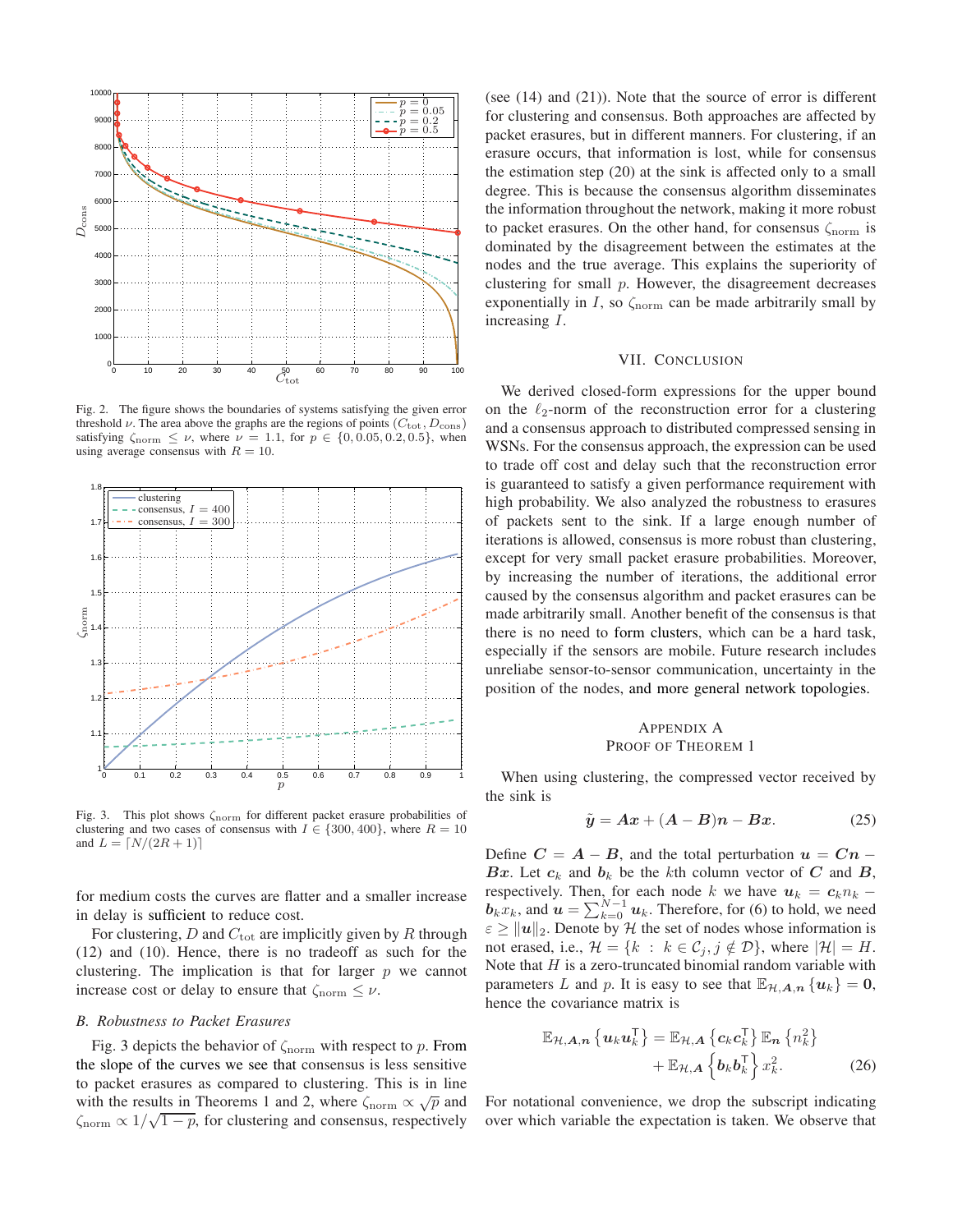for  $k \notin \mathcal{H}$ ,  $c_k = 0$  and  $b_k = a_k$ , and for  $k \in \mathcal{H}$ ,  $c_k = a_k$ and  $b_k = 0$ , thus

$$
\mathbb{E}\left\{\boldsymbol{u}_{k}\boldsymbol{u}_{k}^{\mathsf{T}}\right\} = \begin{cases} \mathbb{E}\left\{\boldsymbol{c}_{k}\boldsymbol{c}_{k}^{\mathsf{T}}\right\} \mathbb{E}\left\{n_{k}^{2}\right\} = \frac{\sigma_{n}^{2}}{M}\boldsymbol{I}_{M} & k \in \mathcal{H} \\ \mathbb{E}\left\{\boldsymbol{b}_{k}\boldsymbol{b}_{k}^{\mathsf{T}}\right\} x_{k}^{2} = \frac{x_{k}^{2}}{M}\boldsymbol{I}_{M} & k \notin \mathcal{H}. \end{cases}
$$
(27)

It follows that

$$
\mathbb{E}\left\{ \boldsymbol{u}\boldsymbol{u}^{\mathsf{T}}\right\} = \mathbb{E}\left\{ \left(\sum_{k=0}^{N-1} \boldsymbol{u}_{k}\right) \left(\sum_{k=0}^{N-1} \boldsymbol{u}_{k}\right)^{\mathsf{T}} \right\}
$$
(28)  

$$
\stackrel{\text{(a)}}{=} \mathbb{E}\left\{ \sum_{k=0}^{N-1} \boldsymbol{u}_{k} \boldsymbol{u}_{k}^{\mathsf{T}} \right\}
$$
(29)

$$
\stackrel{\text{(a)}}{=} \mathbb{E} \left\{ \sum_{k=0}^{\infty} u_k u_k^{\mathsf{T}} \right\} \tag{29}
$$

$$
= \sum_{k=0}^{N-1} \left( \mathbb{E} \left\{ \boldsymbol{u}_k \boldsymbol{u}_k^{\mathsf{T}} \mathbb{I}_{\mathcal{H}}(k) \right\} + \mathbb{E} \left\{ \boldsymbol{u}_k \boldsymbol{u}_k^{\mathsf{T}} \mathbb{I}_{\mathcal{V} \setminus \mathcal{H}}(k) \right\} \right),
$$
(30)

where (a) follows since all  $u_k$ 's are mutually independent. The probability that  $k \notin \mathcal{H}$  is given by

$$
p_{\mathcal{H}} = 1 - \frac{1 - p}{1 - p^{\lceil N/(2R + 1) \rceil}}.\tag{31}
$$

Then, we have

$$
\mathbb{E}\left\{uu^{\mathsf{T}}\right\} = \frac{1}{M}\left(N(1-p_{\mathcal{H}})\sigma_n^2 + Np_{\mathcal{H}}\frac{E_X}{N}\right)\mathbf{I}_M\qquad(32)
$$

$$
= \frac{\sigma_n^2 N}{(1-p_{\mathcal{H}}(1-S\text{NPR}))\mathbf{I}_M \triangleq \sigma^2 \mathbf{I}_M}.
$$

$$
= \frac{\sigma_n^2 N}{M} \left( 1 - p_{\mathcal{H}} (1 - \mathsf{SNR}) \right) \mathbf{I}_M \triangleq \sigma_u^2 \mathbf{I}_M. \quad (33)
$$

For large enough N,  $\mathbf{u} \sim \mathcal{N}(\mathbf{0}, \sigma_u^2 \mathbf{I}_M)$ , and consequently  $\|\mathbf{u}\|_2$  is distributed according to a scaled  $\chi_M$ -distribution. Hence,  $\mathbb{E}\left\{\|\boldsymbol{u}\|_2\right\} = \sigma_{\boldsymbol{u}} \sqrt{M} (1 - 1/4M)$  and Var  $(\|\boldsymbol{u}\|_2)$  =  $\sigma_u^2(1/2 - 1/8M)$ . Therefore, using  $\sigma_u^2$  as defined in (33), the robust choice for  $\varepsilon$  is

$$
\varepsilon = \mathbb{E}\left\{ \|\mathbf{u}\|_2 \right\} + \lambda \sqrt{\text{Var}\left(\|\mathbf{u}\|_2\right)}\tag{34}
$$

$$
= \varepsilon_{\rm ref} \sqrt{1 - \left(1 - \frac{1 - p}{1 - p^{\lceil N/(2R + 1) \rceil}}\right) (1 - \text{SNR})}.
$$
 (35)

#### APPENDIX B PROOF OF THEOREM 2

The vector received by the sink using consensus is

$$
\hat{y} = Ax + e_{\text{obs}} + e_{\text{cons}}.\tag{36}
$$

In order to guarantee stable reconstruction  $\varepsilon \geq ||e_{\text{obs}}+e_{\text{cons}}||_2$ . By the triangle inequality, we have

$$
\|e_{\text{obs}} + e_{\text{cons}}\|_2 \le \|e_{\text{obs}}\|_2 + \|e_{\text{cons}}\|_2. \tag{37}
$$

Thus, we choose  $\varepsilon \geq ||e_{\text{obs}}||_2 + ||e_{\text{cons}}||_2$ . The statistics of the first term on the right hand side of (37) are given in Section III. It remains to determine the contribution from the consensus. Since all dimensions of  $\hat{y}$  are i.i.d. we can calculate the statistics from one dimension and deduce what the total contribution is. We fix the number of iterations  $I$ , the number of queried nodes  $L$ , and the data  $w_k$ . Define the disagreement between the estimate from  $L$  received packets and the true average after I iterations for each dimension  $m = 1, \ldots, M$ as

$$
\Delta_m(I, L) = \frac{1}{\tilde{L}} \left( \sum_{k \in \tilde{L}} w_{k,m}(I) \right) - \bar{w}_m = \hat{w}_m(I, \tilde{L}) - \bar{w}_m,
$$
\n(38)

where  $w_{k,m}(I)$  is the mth element of the vector  $w_k(I)$ ,  $\bar{w}_m$  is the average over the mth dimension, and  $\hat{w}_m(I,L)$ is the estimate of  $\bar{w}_m$ . For notational convenience we drop the subscript indicating the dimension, and the dependencies on  $I$  and  $L$ . Now, there are two sources of randomness: (i) the set of queried nodes  $\mathcal{L} \subseteq \mathcal{V}$ , which is randomly selected; (ii) the number of nonerased packets  $L \leq L$ , due to random packet erasures. Since  $w_k$ 's are fixed,  $\bar{w}$  is constant. Hence,

$$
\text{Var}_{\tilde{L},\mathcal{L}}(\Delta) = \text{Var}_{\tilde{L},\mathcal{L}}(\hat{w}) = \mathbb{E}_{\tilde{L},\mathcal{L}}\left\{ (\hat{w} - \bar{w})^2 \right\} \tag{39}
$$

$$
= \mathbb{E}_{\tilde{L}} \left\{ \mathbb{E}_{\mathcal{L}|\tilde{L}} \left\{ (\hat{w} - \bar{w})^2 \right\} \right\}.
$$
 (40)

The estimate  $\hat{w}$  is an estimate by simple random sampling from a finite population of size  $N$ . Then

$$
\mathbb{E}_{\tilde{L}}\left\{\mathbb{E}_{\mathcal{L}|\tilde{L}}\left\{(\hat{w}-\bar{w})^2\right\}\right\} \tag{41}
$$

$$
= \mathbb{E}_{\tilde{L}}\left\{\frac{1}{\tilde{L}N}\left(\sum_{k=0}^{N-1}(w_k - \bar{w})^2\right)\frac{N-\tilde{L}}{N-1}\right\}
$$
(42)

$$
=\frac{1}{N(N-1)}\left(\sum_{k=0}^{N-1}(w_k-\bar{w})^2\right)\left(N\mathbb{E}_{\tilde{L}}\left\{\frac{1}{\tilde{L}}\right\}-1\right),\tag{43}
$$

where the first equality is due to [16, Thm. 7.3.1B]. The expectation of the inverse of  $L$  is [17]

$$
\mathbb{E}_{\tilde{L}}\left\{\frac{1}{\tilde{L}}\right\} \approx (1 - p^L) \frac{1}{L(1 - p)} \triangleq \frac{1}{\bar{L}}.\tag{44}
$$

If we consider again the dependence of  $w_k$  on  $I$  and let  $w(I) = [w_1(I), \ldots, w_N(I)]^T$ , we have

$$
\text{Var}_{\tilde{L},\mathcal{L}}(\Delta) = \frac{1}{\bar{L}} \left( \frac{N - \bar{L}}{N(N-1)} \right) \|\mathbf{w}(I) - \bar{w}\mathbf{1}\|_2^2. \tag{45}
$$

The convergence rate of the  $\ell_2$ -norm  $\|\boldsymbol{w}(I)-\bar{w}\boldsymbol{1}\|_2$  is defined as

$$
\varrho = \lim_{I \to \infty} \left( \frac{\|\mathbf{w}(I) - \bar{w}\mathbf{1}\|_2}{\|\mathbf{w}(0) - \bar{w}\mathbf{1}\|_2} \right)^{1/I}, \quad \mathbf{w}(0) \neq \bar{w}\mathbf{1}, \qquad (46)
$$

which can be upper bounded by  $\rho \leq \mu_2^I$  [15]. Consequently, we have

$$
\|\mathbf{w}(I) - \bar{w}\mathbf{1}\|_2^2 \le \|\mathbf{w}(0) - \bar{w}\mathbf{1}\|_2^2 \mu_2^{2I}.
$$
 (47)

.

Now, considering the randomness of  $A$  and  $n$ ,

$$
\operatorname{Var}_{\tilde{L}, \mathcal{L}, \mathbf{A}, \mathbf{n}}(\Delta) \le \frac{1}{\bar{L}} \left( \frac{N - \bar{L}}{N(N-1)} \right) \mathbb{E}_{\mathbf{A}, \mathbf{n}} \left\{ \|\mathbf{w}(0) - \bar{w}\mathbf{1}\|_{2}^{2} \right\} \mu_{2}^{2I} \tag{48}
$$